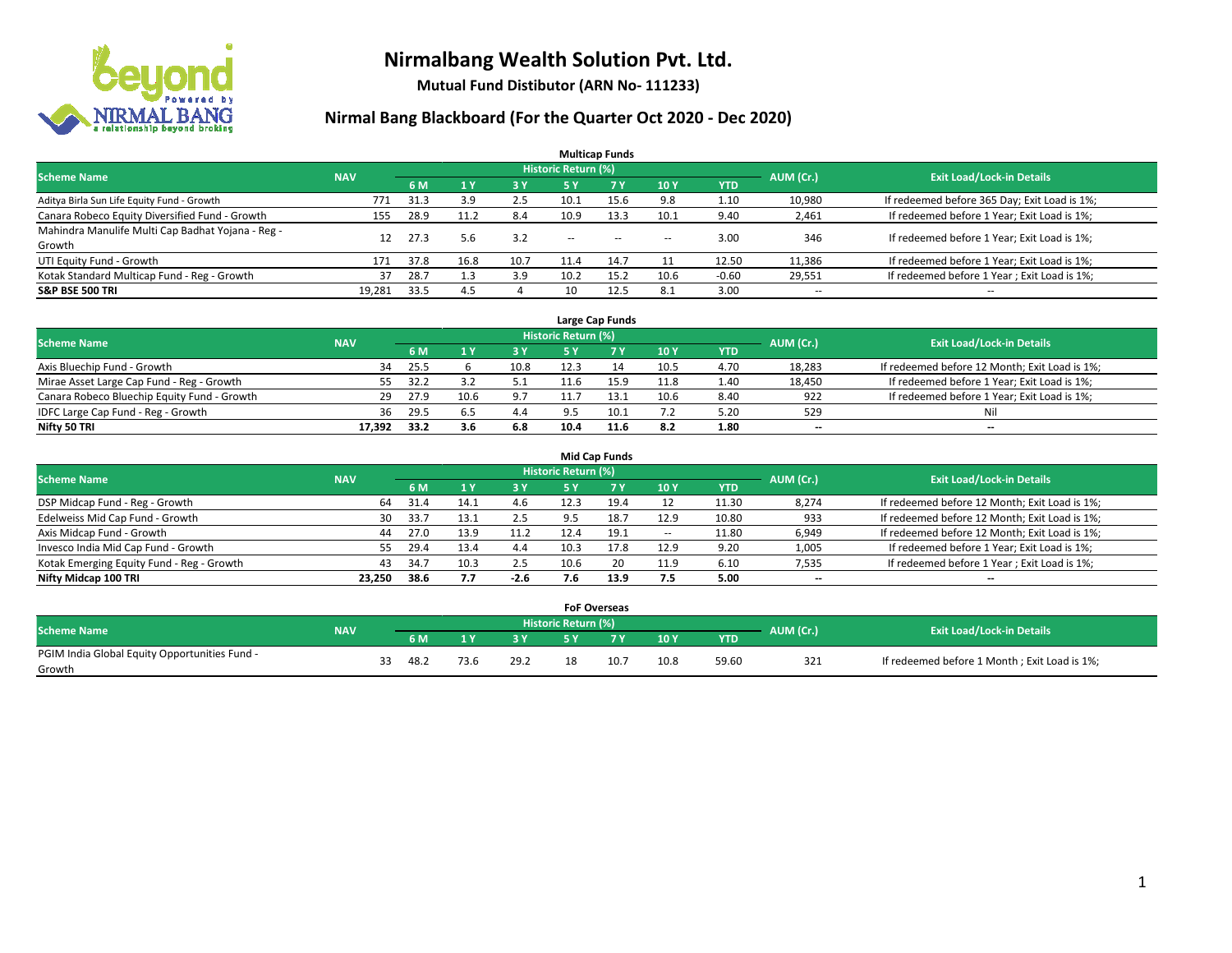

**Mutual Fund Distibutor (ARN No- 111233)**

|                                                  |            |      |                |     |                            | Large & Midcap |                 |            |           |                                              |
|--------------------------------------------------|------------|------|----------------|-----|----------------------------|----------------|-----------------|------------|-----------|----------------------------------------------|
| <b>Scheme Name</b>                               | <b>NAV</b> |      |                |     | <b>Historic Return (%)</b> |                |                 |            | AUM (Cr.) | <b>Exit Load/Lock-in Details</b>             |
|                                                  |            | 6 M  | 1 <sup>Y</sup> | 3 Y | 5 Y                        | 7Y             | 10 <sub>Y</sub> | <b>YTD</b> |           |                                              |
| Mirae Asset Emerging Bluechip Fund - Growth      | 63         | 35.3 | 11.6           | 7.5 | 15.5                       | 23.8           | 18              | 8.40       | 11,466    | If redeemed before 1 Year; Exit Load is 1%;  |
| Canara Robeco Emerging Equities - Growth         | 107        | 33.2 | 13.3           | 4.4 | 12.1                       | 22.4           | 15.8            | 10.00      | 6,126     | If redeemed before 1 Year; Exit Load is 1%;  |
| Principal Emerging Bluechip Fund - Growth        | 115        | 30.8 |                | 1.6 | 11.5                       | 19.2           | 12.4            | 6.50       | 2,120     | If redeemed before 365 Day; Exit Load is 1%; |
| Invesco India Growth Opportunities Fund - Growth | 37         | 27.1 |                | 4.7 | 10                         | 13.8           | 9.9             | 0.80       | 2,960     | If redeemed before 1 Year; Exit Load is 1%;  |
| Sundaram Large and Mid Cap Fund - Reg - Growth   | 35         | 28.3 | $-4.4$         |     | 9.4                        | 13.8           | 8.2             | $-5.00$    | 1,252     | If redeemed before 365 Day; Exit Load is 1%; |
| NIFTY Large Midcap 250 TRI                       | 7.771      | 34.5 |                | 3.2 | 10.5                       | 14.5           | 9.1             | 4.80       | $- -$     | $\overline{\phantom{a}}$                     |

|                                                     |            |      |     |           |                     | <b>Focused Funds</b> |        |      |           |                                               |
|-----------------------------------------------------|------------|------|-----|-----------|---------------------|----------------------|--------|------|-----------|-----------------------------------------------|
| <b>Scheme Name</b>                                  | <b>NAV</b> |      |     |           | Historic Return (%) |                      |        |      | AUM (Cr.) | <b>Exit Load/Lock-in Details</b>              |
|                                                     |            | 6 M  |     | <b>3Y</b> | 5 Y                 | <b>7Y</b>            | 10Y    | YTD  |           |                                               |
| Axis Focused 25 Fund - Growth                       | 32         | 29.8 | 4.5 | 8.2       | 13.2                | 14.9                 | $\sim$ | 3.60 | 11,896    | If redeemed before 12 Month; Exit Load is 1%; |
| ICICI Prudential Focused Equity Fund - Ret - Growth | 31         | 24.1 | 6.9 | 2.7       |                     | 10.2                 | 7.2    | 8.00 | 795       | If redeemed before 1 Year; Exit Load is 1%;   |
| SBI Focused Equity Fund - Growth                    | 155        | 24.1 |     | 7. L      |                     | 16.6                 | 13.2   | 1.20 | 10,620    | If redeemed before 1 Year; Exit Load is 1%;   |
| <b>S&amp;P BSE 500 TRI</b>                          | 19.281     | 33.5 | 4.5 |           |                     | 12.5                 | 8.1    | 3.00 | $- -$     | $\overline{\phantom{a}}$                      |

|                                    |            |       |      |                     |      | <b>Small Cap Funds</b> |                          |            |           |                                               |
|------------------------------------|------------|-------|------|---------------------|------|------------------------|--------------------------|------------|-----------|-----------------------------------------------|
| <b>Scheme Name</b>                 | <b>NAV</b> |       |      | Historic Return (%) |      |                        |                          |            |           | <b>Exit Load/Lock-in Details</b>              |
|                                    |            | 6 M   |      | 3 Y                 | 5 Y  |                        | 10Y                      | <b>YTD</b> | AUM (Cr.) |                                               |
| Axis Small Cap Fund - Reg - Growth | 35         | 32.8  | 10.1 |                     | 12.4 | $-$                    | $\hspace{0.05cm} \cdots$ | 7.90       | 2,984     | If redeemed before 12 Month; Exit Load is 1%; |
| DSP Small Cap Fund - Reg - Growth  | 62         | 47.9  | 18.9 |                     |      | 20.9                   | 12.9                     | 16.20      | 5,320     | If redeemed before 12 Month; Exit Load is 1%; |
| SBI Small Cap Fund - Growth        | 60         | -37.5 |      |                     | 13.6 | 24.3                   | 16.5                     | 12.60      | 5,424     | If redeemed before 1 Year; Exit Load is 1%;   |
| Nifty Smallcap 100 TRI             | 7.262      | 49.9  | 3.2  | $-11.5$             |      | 10.2                   | 3.7                      | 1.30       | $- -$     | $\overline{\phantom{a}}$                      |

| ELSS Schemes (Tax Saving u/s 80-C)           |            |      |                |                            |               |             |                          |            |           |                                  |  |  |  |
|----------------------------------------------|------------|------|----------------|----------------------------|---------------|-------------|--------------------------|------------|-----------|----------------------------------|--|--|--|
| <b>Scheme Name</b>                           | <b>NAV</b> |      |                | <b>Historic Return (%)</b> |               |             |                          |            | AUM (Cr.) | <b>Exit Load/Lock-in Details</b> |  |  |  |
|                                              |            | 6 M  | 1 <sup>1</sup> | 3 Y                        | <b>5Y</b>     | <b>77 Y</b> | <b>10Y</b>               | <b>YTD</b> |           |                                  |  |  |  |
| Aditya Birla Sun Life Tax Relief 96 - Growth | 33         | 19.9 | 2.8            | 2.1                        | 9.2           | 15.2        | 9.5                      | 1.30       | 11,158    | Nil                              |  |  |  |
| Axis Long Term Equity Fund - Growth          | 51         | 25.6 | 3.5            | 8.2                        | 11.1          | 17.7        | 14.2                     | 3.20       | 22,632    | Nil                              |  |  |  |
| Canara Robeco Equity Tax Saver Fund - Growth |            | 31.1 | 14.5           | 9.8                        | 11.4          | 14.2        | 10.5                     | 12.50      | 1,216     | Nil                              |  |  |  |
| Invesco India Tax Plan - Growth              | 56         | 27.4 | 5.6            | 5.4                        | 9.9           | 15.2        | 11.1                     | 4.20       | 1,134     | Nil                              |  |  |  |
| Mirae Asset Tax Saver Fund - Reg - Growth    | 21         | 37.6 | 9.8            | 7.6                        | $\sim$ $\sim$ | $\sim$      | $\overline{\phantom{a}}$ | 7.50       | 4,271     | Nil                              |  |  |  |
| S&P BSE 200 TRI                              | 6.250      | 33.0 | 4.4            | 5.2                        | 10.4          | 12.5        | 8.3                      | 2.80       | $- -$     | $\overline{\phantom{a}}$         |  |  |  |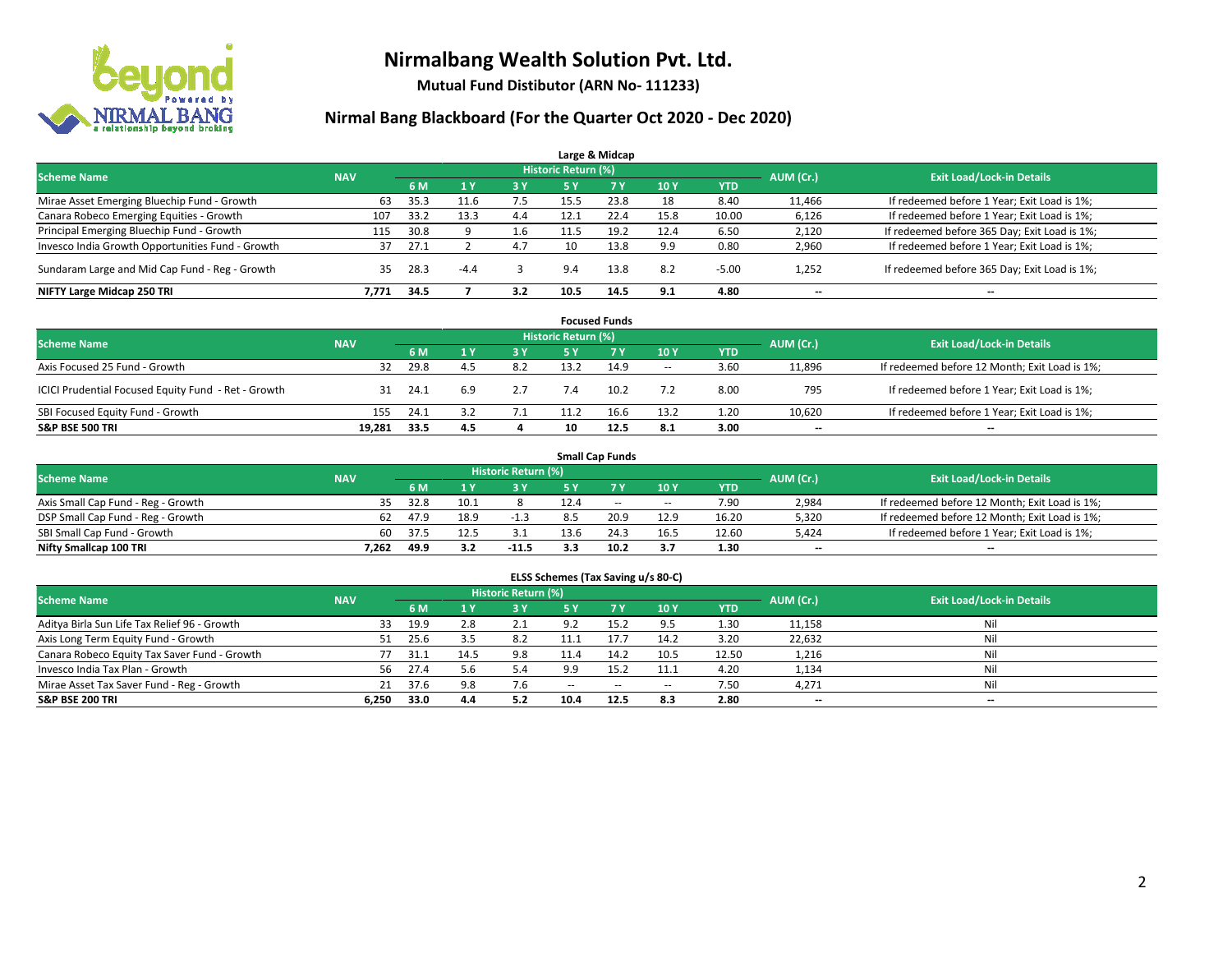

**Mutual Fund Distibutor (ARN No- 111233)**

| <b>Solution Oriented</b>                                  |            |      |     |                            |      |            |                          |            |           |                                                                                                                                                           |  |  |  |
|-----------------------------------------------------------|------------|------|-----|----------------------------|------|------------|--------------------------|------------|-----------|-----------------------------------------------------------------------------------------------------------------------------------------------------------|--|--|--|
| <b>Scheme Name</b>                                        | <b>NAV</b> |      |     | <b>Historic Return (%)</b> |      |            |                          |            | AUM (Cr.) | <b>Exit Load/Lock-in Details</b>                                                                                                                          |  |  |  |
|                                                           |            | 6 M  | 1 Y | 3 Y                        | 5 Y  | <b>7 Y</b> | 10Y                      | <b>YTD</b> |           |                                                                                                                                                           |  |  |  |
| <b>HDFC Childrens Gift Fund</b>                           | 132        | 27.3 | 7.1 | 4.7                        | 9.8  | 13.5       | 11.7                     | 5.70       | 3,387     | If redeemed before 1 Year; Exit Load is 3%; If redeemed bet. 1 Year<br>to 2 Year; Exit Load is 2%; If redeemed bet. 2 Year to 3 Year; Exit<br>Load is 1%: |  |  |  |
| Tata Retirement Savings Fund - Moderate Plan - Reg        | 33         | 22.4 | 6.2 | 4.5                        | 10.6 | 15.6       | $\overline{\phantom{a}}$ | 5.40       | 1,189     | If redeemed before 61 Month; Exit Load is 1%;                                                                                                             |  |  |  |
| Tata Retirement Savings Fund - Progressive Plan -<br>Reg  | 32         | 25.4 | 4.6 | 4.3                        | 11.6 | 15.2       | $\sim$ $\sim$            | 3.80       | 829       | If redeemed before 61 Month; Exit Load is 1%;                                                                                                             |  |  |  |
| Tata Retirement Savings Fund - Reg - Conservative<br>Plan | 23         | 9.5  | 8.3 | 5.8                        | 8.4  | 9.9        | $\!-$                    | 8.00       | 152       | If redeemed before 61 Month; Exit Load is 1%;                                                                                                             |  |  |  |
| <b>S&amp;P BSE 200 TRI</b>                                | 6.250      | 33.0 | 4.4 | 5.2                        | 10.4 | 12.5       | 8.3                      | 2.80       | --        | --                                                                                                                                                        |  |  |  |

|                                                    |            |                                  |        |        |      | <b>Index Fund</b> |     |            |       |                                               |
|----------------------------------------------------|------------|----------------------------------|--------|--------|------|-------------------|-----|------------|-------|-----------------------------------------------|
| <b>Scheme Name</b>                                 | AUM (Cr.)  | <b>Exit Load/Lock-in Details</b> |        |        |      |                   |     |            |       |                                               |
|                                                    | <b>NAV</b> | 6 M                              |        | $-3V$  | 5 Y  | <b>7Y</b>         | 10Y | <b>YTD</b> |       |                                               |
| HDFC Index Fund-NIFTY 50 Plan                      | 112        | 32.8                             |        | 6.2    | 9.8  |                   | 7.5 | 1.00       | 1,882 | If redeemed before 3 Day; Exit Load is 0.25%; |
| ICICI Prudential Nifty Next 50 Index Fund - Growth | 25         | 22.9                             | $-1.2$ | $-2.2$ | 7.9  | 12.7              | 7.7 | $-0.40$    | 804   | Nil                                           |
| UTI Nifty Index Fund - Growth                      | 81         | 33.0                             |        | 6.4    |      | 11.1              | 7.5 | 1.30       | 2,711 | Nil                                           |
| Nifty 50 TRI                                       | 17,392     | 33.2                             | 3.6    | 6.8    | 10.4 | 11.6              | 8.2 | 1.80       | $- -$ | $\overline{\phantom{a}}$                      |

|                                       |            |           |                                  |     | <b>Contra/Value Fund</b> |      |      |       |                                             |
|---------------------------------------|------------|-----------|----------------------------------|-----|--------------------------|------|------|-------|---------------------------------------------|
| <b>Scheme Name</b>                    | <b>NAV</b> | AUM (Cr.) | <b>Exit Load/Lock-in Details</b> |     |                          |      |      |       |                                             |
|                                       |            | 6 M       |                                  | 3 Y |                          | 10Y  | YTD  |       |                                             |
| Invesco India Contra Fund - Growth    | 52         | -29.7     |                                  |     |                          | 11.2 | 6.00 | 4,967 | If redeemed before 1 Year; Exit Load is 1%; |
| UTI Value Opportunities Fund - Growth | 67         | 31.6      |                                  | 4.9 | 10.5                     | 8.6  | 4.00 | 4,340 | If redeemed before 1 Year; Exit Load is 1%; |
| <b>S&amp;P BSE 500 TRI</b>            | 19.281     | 33.5      | 4.5                              |     | 12.5                     | 8.1  | 3.00 | $- -$ | $\overline{\phantom{a}}$                    |

|                                                                           |            |      |                         |                            |      | Sector/Thematic |      |            |           |                                               |
|---------------------------------------------------------------------------|------------|------|-------------------------|----------------------------|------|-----------------|------|------------|-----------|-----------------------------------------------|
| <b>Scheme Name</b>                                                        | <b>NAV</b> |      |                         | <b>Historic Return (%)</b> |      |                 |      |            | AUM (Cr.) | <b>Exit Load/Lock-in Details</b>              |
|                                                                           |            | 6 M  | $\mathbf{1} \mathbf{y}$ | <b>3Y</b>                  | 5 Y  | 7Y              | 10Y  | <b>YTD</b> |           |                                               |
| Canara Robeco Consumer Trends Fund - Reg -<br>Growth                      | 45         | 26.0 | 5.8                     | 8.1                        | 12.8 | 16.3            | 11.5 | 5.90       | 422       | If redeemed before 1 Year; Exit Load is 1%;   |
| Mirae Asset Great Consumer Fund - Growth                                  | 37         | 27.8 | 0.0                     | 5.4                        |      | 14.2            | --   | $-0.80$    | 1,003     | If redeemed before 1 Year; Exit Load is 1%;   |
| ICICI Prudential Technology Fund - Growth                                 | 85         | 73.4 | 46.6                    | 26.9                       |      | 17              | 16.5 | 46.40      | 692       | If redeemed before 15 Day; Exit Load is 1%;   |
| Nippon India Pharma Fund - Growth                                         | 227        | 26.3 | 52.1                    | 17.6                       | 8.8  | 16.9            | 14.8 | 49.00      | 3,911     | If redeemed before 1 Month; Exit Load is 1%;  |
| BNP Paribas India Consumption Fund - Reg - Growth                         | 13         | 20.6 | 6.6                     | $-$                        | --   | --              | --   | 4.60       | 547       | If redeemed before 12 Month; Exit Load is 1%; |
| ICICI Prudential Banking and Financial Services Fund -<br>Retail - Growth | 56         | 30.3 | $-17$                   | $-3.5$                     | 9.5  | 14.7            | 9.9  | $-20.10$   | 2,685     | If redeemed before 15 Day; Exit Load is 1%;   |
| <b>S&amp;P BSE 500 TRI</b>                                                | 19,281     | 33.5 | 4.5                     |                            | 10   | 12.5            | 8.1  | 3.00       | --        | --                                            |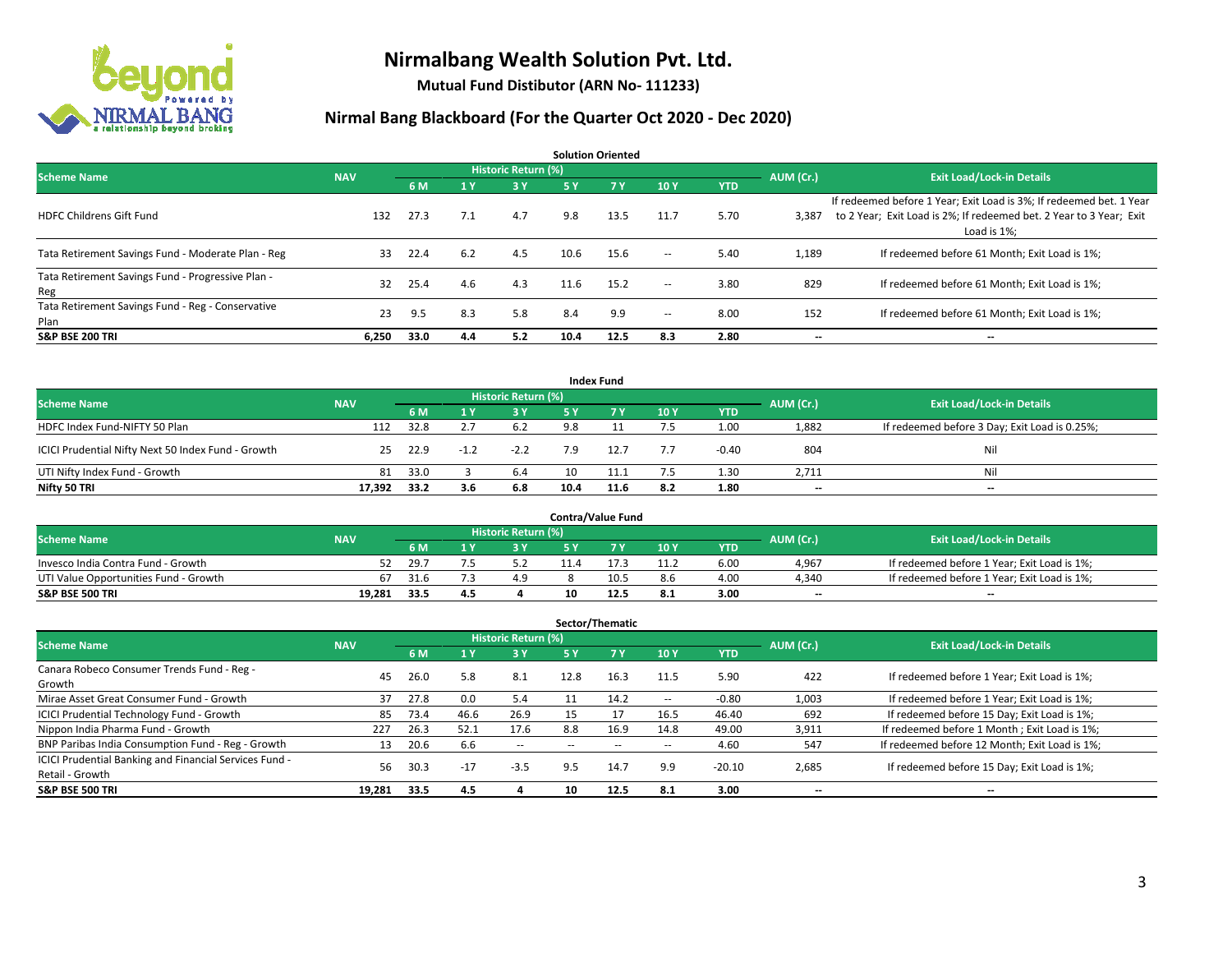

**Mutual Fund Distibutor (ARN No- 111233)**

| <b>Dynamic Asset Allocation Funds</b>                      |            |      |      |                            |           |                          |        |            |           |                                               |  |  |  |
|------------------------------------------------------------|------------|------|------|----------------------------|-----------|--------------------------|--------|------------|-----------|-----------------------------------------------|--|--|--|
| <b>Scheme Name</b>                                         | <b>NAV</b> |      |      | <b>Historic Return (%)</b> |           |                          |        |            | AUM (Cr.) | <b>Exit Load/Lock-in Details</b>              |  |  |  |
|                                                            |            | 6 M  |      | 73 Y.                      | <b>5Y</b> | <b>7Y</b>                | 10Y    | <b>YTD</b> |           |                                               |  |  |  |
| ICICI Prudential Balanced Advantage Fund - Reg -<br>Growth | 40         | 22.4 | 5.4  | 6.2                        | 8.7       | 11.5                     | 10.7   | 4.00       | 26,175    | If redeemed before 1 Year; Exit Load is 1%;   |  |  |  |
| Nippon India Balanced Advantage Fund - Growth              | 96         | 17.3 | 3.3  | 3.7                        |           | 11.5                     | 8      | 2.00       | 2,812     | If redeemed before 12 Month; Exit Load is 1%; |  |  |  |
| Edelweiss Balanced Advantage Fund - Growth                 | 28         | 18.3 | 11.9 | 7.6                        | 8.4       | 10.7                     | 8.9    | 11.80      | 1,585     | If redeemed before 365 Day; Exit Load is 1%;  |  |  |  |
| Kotak Balanced Advantage Fund - Reg - Growth               | 12         | 22.6 | 8.5  | $\sim$                     | --        | $\overline{\phantom{a}}$ | $\sim$ | 6.90       | 4,528     | If redeemed before 1 Year; Exit Load is 1%;   |  |  |  |
| NIFTY 50 Hybrid Composite Debt 65:35 Index                 | 11.290     | 23.1 | 8.3  | 8.3                        | 10.5      | 11.3                     | 8.8    | 6.90       | --        | $\overline{\phantom{a}}$                      |  |  |  |

| <b>Hybrid Aggressive</b>                        |            |            |      |                            |      |      |        |            |           |                                               |  |  |
|-------------------------------------------------|------------|------------|------|----------------------------|------|------|--------|------------|-----------|-----------------------------------------------|--|--|
| <b>Scheme Name</b>                              | <b>NAV</b> |            |      | <b>Historic Return (%)</b> |      |      |        |            | AUM (Cr.) | <b>Exit Load/Lock-in Details</b>              |  |  |
|                                                 |            | 6 M        |      | 3 Y                        |      |      | 10Y    | <b>YTD</b> |           |                                               |  |  |
| Canara Robeco Equity Hybrid Fund - Growth       | 184        | 22.0       |      | 8.1                        | 10.4 |      | 11.1   | 9.50       | 3,564     | If redeemed before 1 Year; Exit Load is 1%;   |  |  |
| SBI Equity Hybrid Fund - Growth                 | 147        | 19.2       |      |                            | o۰   | 13.6 | 10.3   | 0.80       | 31.773    | If redeemed before 12 Month; Exit Load is 1%; |  |  |
| Mirae Asset Hybrid - Equity Fund - Reg - Growth |            | 23.2<br>16 |      | 5.8                        | 10.6 | $-$  | $\sim$ | 3.50       | 3,735     | If redeemed before 1 Year; Exit Load is 1%;   |  |  |
| ICICI Prudential Equity & Debt Fund - Growth    | 130        | 13.8       | -5.5 | 0.1                        |      | 11.8 | 10.3   | $-7.20$    | 16,099    | If redeemed before 1 Year; Exit Load is 1%;   |  |  |
| NIFTY 50 Hybrid Composite Debt 65:35 Index      | 11.290     | 23.1       | 8.3  | 8.3                        | 10.5 |      | 8.8    | 6.90       | $- -$     | $\overline{\phantom{a}}$                      |  |  |

| Gold                                    |            |    |       |      |                     |      |     |       |       |                          |                                                                                                           |  |  |
|-----------------------------------------|------------|----|-------|------|---------------------|------|-----|-------|-------|--------------------------|-----------------------------------------------------------------------------------------------------------|--|--|
| <b>Scheme Name</b>                      | <b>NAV</b> |    |       |      | Historic Return (%) |      |     |       |       | AUM (Cr.)                | <b>Exit Load/Lock-in Details</b>                                                                          |  |  |
|                                         |            |    | 6 M   |      | 3 Y                 | 5 Y  |     | 10Y   | YTD   |                          |                                                                                                           |  |  |
| HDFC Gold Fund - Growth                 |            |    | 10.1  |      | 19.8                |      | 6.5 | $\!-$ | 32.60 | 939                      | If redeemed before 6 Months; Exit Load is 2%; If redeemed bet. 6<br>Months to 12 Months; Exit Load is 1%; |  |  |
| Kotak Gold Fund - Reg - Growth          |            |    | 10.0  | 34.5 | 20.4                |      |     | --    | 32.00 | 715                      | If redeemed before 1 Year; Exit Load is 1%;                                                               |  |  |
| Nippon India Gold Savings Fund - Growth |            | 21 | 10.1  | 34.2 | 19.8                | 13.3 | 6.2 | $\!-$ | 32.10 | 1,264                    | If redeemed before 15 Day; Exit Load is 1%;                                                               |  |  |
| <b>Prices of Gold</b>                   | 52.192     |    | $- -$ | 36.1 | 21.4                | 15.1 | 7.8 | 10.3  | 33.60 | $\overline{\phantom{a}}$ | $\overline{\phantom{a}}$                                                                                  |  |  |

| <b>Arbitrage Fund</b>                      |            |    |      |     |                            |  |     |        |            |           |                                                 |  |  |
|--------------------------------------------|------------|----|------|-----|----------------------------|--|-----|--------|------------|-----------|-------------------------------------------------|--|--|
| <b>Scheme Name</b>                         | <b>NAV</b> |    |      |     | <b>Historic Return (%)</b> |  |     |        |            | AUM (Cr.) | <b>Exit Load/Lock-in Details</b>                |  |  |
|                                            |            |    | 4 M  | 3 M | 6 M                        |  |     | ЗY     | <b>YTD</b> |           |                                                 |  |  |
| IDFC Arbitrage Fund - Reg - Growth         |            | 25 | 4.9  | 3.6 |                            |  |     |        | 3.90       | 7,164     | If redeemed before 1 Month; Exit Load is 0.25%; |  |  |
| Kotak Equity Arbitrage Fund - Reg - Growth |            | 29 | 4.9  | 3.9 | 3.4                        |  |     |        | 4.50       | 15,111    | If redeemed before 30 Day; Exit Load is 0.25%;  |  |  |
| Tata Arbitrage Fund - Reg - Growth         |            |    | 5.5  | д   | 3.9                        |  | $-$ | $\sim$ | 5.20       | 2,381     | If redeemed before 30 Day; Exit Load is 0.25%;  |  |  |
| Nippon India Arbitrage Fund - Growth       |            |    | -4.8 | 3.8 | っち                         |  |     | 5.8    | 4.50       | 7.168     | If redeemed before 1 Month; Exit Load is 0.25%; |  |  |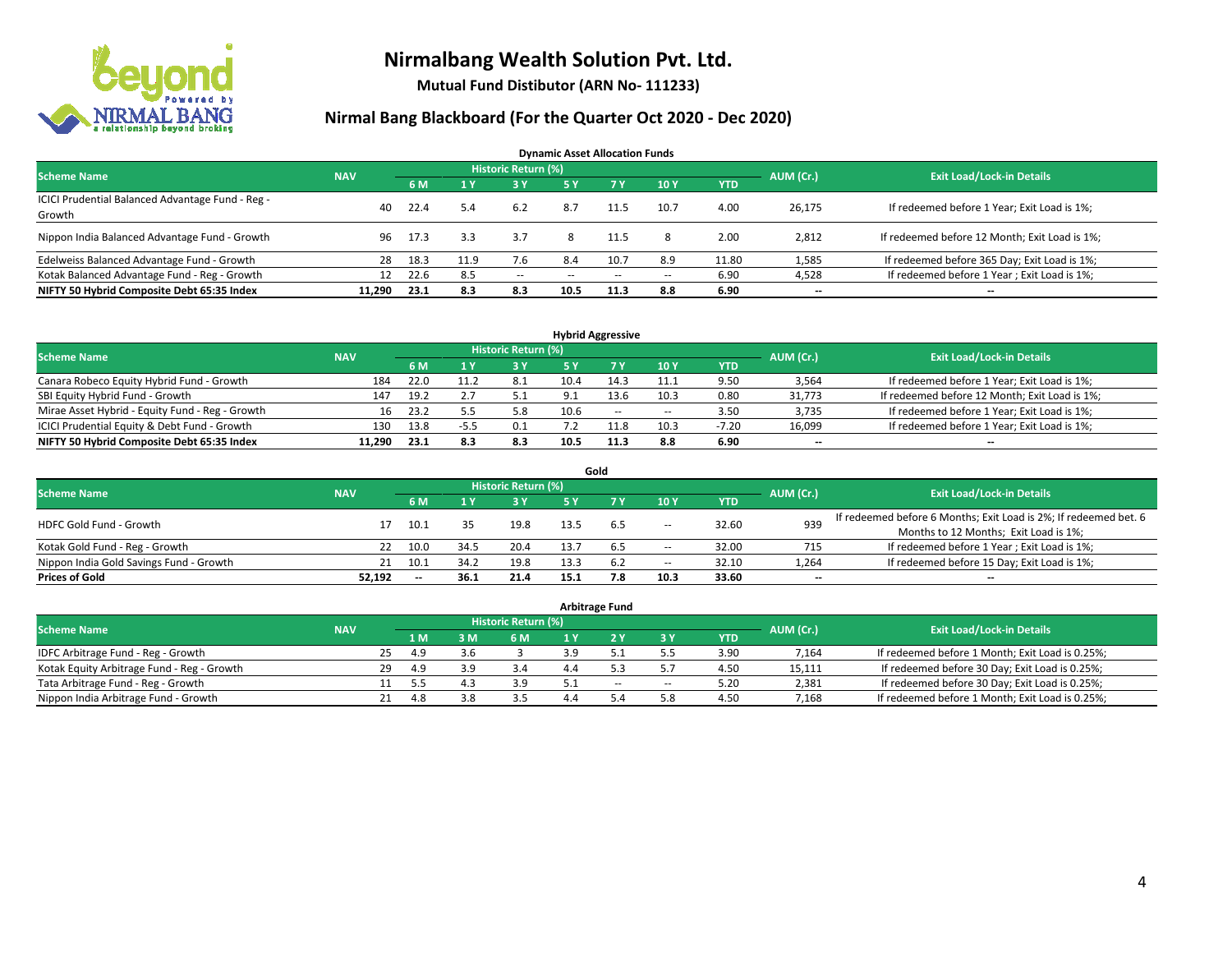

**Mutual Fund Distibutor (ARN No- 111233)**

| <b>Overnight Fund</b>                          |                          |     |     |                            |     |     |                          |                          |           |                                  |  |  |  |  |
|------------------------------------------------|--------------------------|-----|-----|----------------------------|-----|-----|--------------------------|--------------------------|-----------|----------------------------------|--|--|--|--|
| <b>Scheme Name</b>                             | <b>NAV</b>               |     |     | <b>Historic Return (%)</b> |     |     | <b>YTM</b>               | Avg                      | AUM (Cr.) | <b>Exit Load/Lock-in Details</b> |  |  |  |  |
|                                                |                          | 1 W | 2 W | l M                        | 3 M | 1Y  |                          | <b>Maturity</b>          |           |                                  |  |  |  |  |
| IDFC Overnight Fund - Reg - Growth             | 1,083                    | 2.8 | 2.8 | 2.9                        | 2.9 | ≺   | 3.26                     | 0.00                     | 2,675     | Nil                              |  |  |  |  |
| Tata Overnight Fund - Reg - Growth             | 1,071                    | 2.9 | 2.9 | 2.9                        |     | 3.6 | 3.2713                   | 0.00                     | 2,131     | Nil                              |  |  |  |  |
| SBI Overnight Fund - Growth                    | 3,281                    | 2.8 | 2.9 | 2.9                        |     | 3.6 | 3.2                      | $\overline{\phantom{a}}$ | 11,580    | Nil                              |  |  |  |  |
| ICICI Prudential Overnight Fund - Reg - Growth | 110                      | 2.8 | 2.8 | 2.9                        | 2.9 |     | 3.21                     |                          | 8,340     | Nil                              |  |  |  |  |
| Nippon India Overnight Fund - Reg - Growth     | 109                      | 2.8 | 2.9 | 2.9                        |     | 3.6 | 3.23                     | 0.00                     | 4,459     | Nil                              |  |  |  |  |
| <b>CRISIL Liquid Fund Index</b>                | $\overline{\phantom{a}}$ | 3.7 | 3.5 | 3.8                        | 3.9 |     | $\overline{\phantom{a}}$ | $\overline{\phantom{a}}$ | $- -$     | $-$                              |  |  |  |  |

| <b>Liquid Funds</b>                              |            |                |     |                     |     |   |                          |                 |           |                                  |  |  |  |
|--------------------------------------------------|------------|----------------|-----|---------------------|-----|---|--------------------------|-----------------|-----------|----------------------------------|--|--|--|
| <b>Scheme Name</b>                               | <b>NAV</b> |                |     | Historic Return (%) |     |   | <b>YTM</b>               | Avg             | AUM (Cr.) | <b>Exit Load/Lock-in Details</b> |  |  |  |
|                                                  |            | 1 <sub>W</sub> | 2 W | 1 M                 | з м |   |                          | <b>Maturity</b> |           |                                  |  |  |  |
| Aditya Birla Sun Life Liquid Fund - Reg - Growth | 325        | 3.2            |     | 3.2                 |     |   | 3.39                     | $\sim$          | 34,021    | *Ref Footnote                    |  |  |  |
| ICICI Prudential Liquid Fund - Reg - Growth      | 299        | 3.2            |     | 3.2                 |     |   | 3.42                     | 0.12            | 44,170    | *Ref Footnote                    |  |  |  |
| Kotak Liquid Fund - Reg - Growth                 | 4,092      | 3.2            |     | 3.2                 |     |   | 3.39                     | 0.13            | 27,682    | *Ref Footnote                    |  |  |  |
| Nippon India Liquid Fund - Growth                | 4,938      | 3.2            |     | 3.2                 |     | 4 | 3.38                     | 0.14            | 24,930    | *Ref Footnote                    |  |  |  |
| Mahindra Manulife Liquid Fund - Reg - Growth     | 1.313      | 3.3            |     | 3.4                 | 3.4 |   | 3.55                     | $\sim$          | 2,010     | *Ref Footnote                    |  |  |  |
| <b>CRISIL Liquid Fund Index</b>                  | $- -$      |                |     | 3.8                 | 3.9 |   | $\overline{\phantom{a}}$ | $- -$           | $- -$     | $-$                              |  |  |  |

| <b>Ultra Short Fund</b>                           |            |     |     |                            |     |                               |                          |                          |                          |                                  |  |  |  |
|---------------------------------------------------|------------|-----|-----|----------------------------|-----|-------------------------------|--------------------------|--------------------------|--------------------------|----------------------------------|--|--|--|
| <b>Scheme Name</b>                                | <b>NAV</b> |     |     | <b>Historic Return (%)</b> |     |                               | <b>YTM</b>               | Avg                      | AUM (Cr.)                | <b>Exit Load/Lock-in Details</b> |  |  |  |
|                                                   |            | 1 M | 3 M | 6 M                        | 1 Y | $\overline{3}$ $\overline{Y}$ |                          | <b>Maturity</b>          |                          |                                  |  |  |  |
| HDFC Ultra Short Term Fund - Reg - Growth         | 12         | 5.7 | 4.9 |                            | 6.6 | $-$                           | 4.41                     | $\sim$                   | 15,216                   | Nil                              |  |  |  |
| ICICI Prudential Ultra Short Term Fund - Growth   | 21         | 6.8 | 6.I |                            |     | 1.4                           | 5.24                     | 0.50                     | 7,413                    | Nil                              |  |  |  |
| Axis Ultra Short Term Fund - Reg - Growth         | 12         | 5.4 | 4.6 | 5.8                        | 5.h | $\sim$                        | 4.49                     | $\sim$                   | 4,207                    | Nil                              |  |  |  |
| Aditya Birla Sun Life Savings Fund - Reg - Growth | 416        | 6.2 |     | 8.3                        |     |                               | 4.51                     | $\overline{\phantom{a}}$ | 16,215                   | Nil                              |  |  |  |
| <b>NIFTY Ultra Short Duration Debt Index</b>      | 4.196      | 4.5 | 4.2 | 5.2                        | 5.9 |                               | $\overline{\phantom{a}}$ | $\overline{\phantom{a}}$ | $\overline{\phantom{a}}$ | $-$                              |  |  |  |

| <b>Money Market Fund</b>                         |                          |                |                |                            |     |         |            |                          |           |                                               |  |  |  |  |
|--------------------------------------------------|--------------------------|----------------|----------------|----------------------------|-----|---------|------------|--------------------------|-----------|-----------------------------------------------|--|--|--|--|
| <b>Scheme Name</b>                               | <b>NAV</b>               |                |                | <b>Historic Return (%)</b> |     |         | <b>YTM</b> | Avg                      | AUM (Cr.) | <b>Exit Load/Lock-in Details</b>              |  |  |  |  |
|                                                  |                          | 1 <sub>M</sub> | 3 <sub>M</sub> | 6 M                        | 1 Y | $Z_3$ Y |            | <b>Maturity</b>          |           |                                               |  |  |  |  |
| Aditya Birla Sun Life Money Manager Fund - Reg - | 281                      |                |                | 6.9                        | 6.9 |         |            |                          | 11.974    | Nil                                           |  |  |  |  |
| Growth                                           |                          | 5.1            | 4.6            |                            |     |         |            | $\overline{\phantom{a}}$ |           |                                               |  |  |  |  |
| SBI Savings Fund - Growth                        | 32                       | 4.3            | 4.1            | 5.9                        |     | 6.8     | 4.16       | $\overline{\phantom{m}}$ | 23,410    | If redeemed before 3 Days; Exit Load is 0.1%; |  |  |  |  |
| HDFC Money Market Fund - Growth                  | 4,355                    | 4.3            | 4.2            | 6.7                        |     |         | 3.94       | $\sim$                   | 12,795    | Nil                                           |  |  |  |  |
| Tata Money Market Fund - Reg - Growth            | 3,585                    | -5.1           | 4.6            | 6.8                        | 6.6 | 4.9     | 4.07707    | $\sim$                   | 1,093     | Nil                                           |  |  |  |  |
| <b>CRISIL Liquid Fund Index</b>                  | $\overline{\phantom{a}}$ | 3.8            | 3.9            | 4.2                        |     | $-$     | $- -$      | $- -$                    | $- -$     | --                                            |  |  |  |  |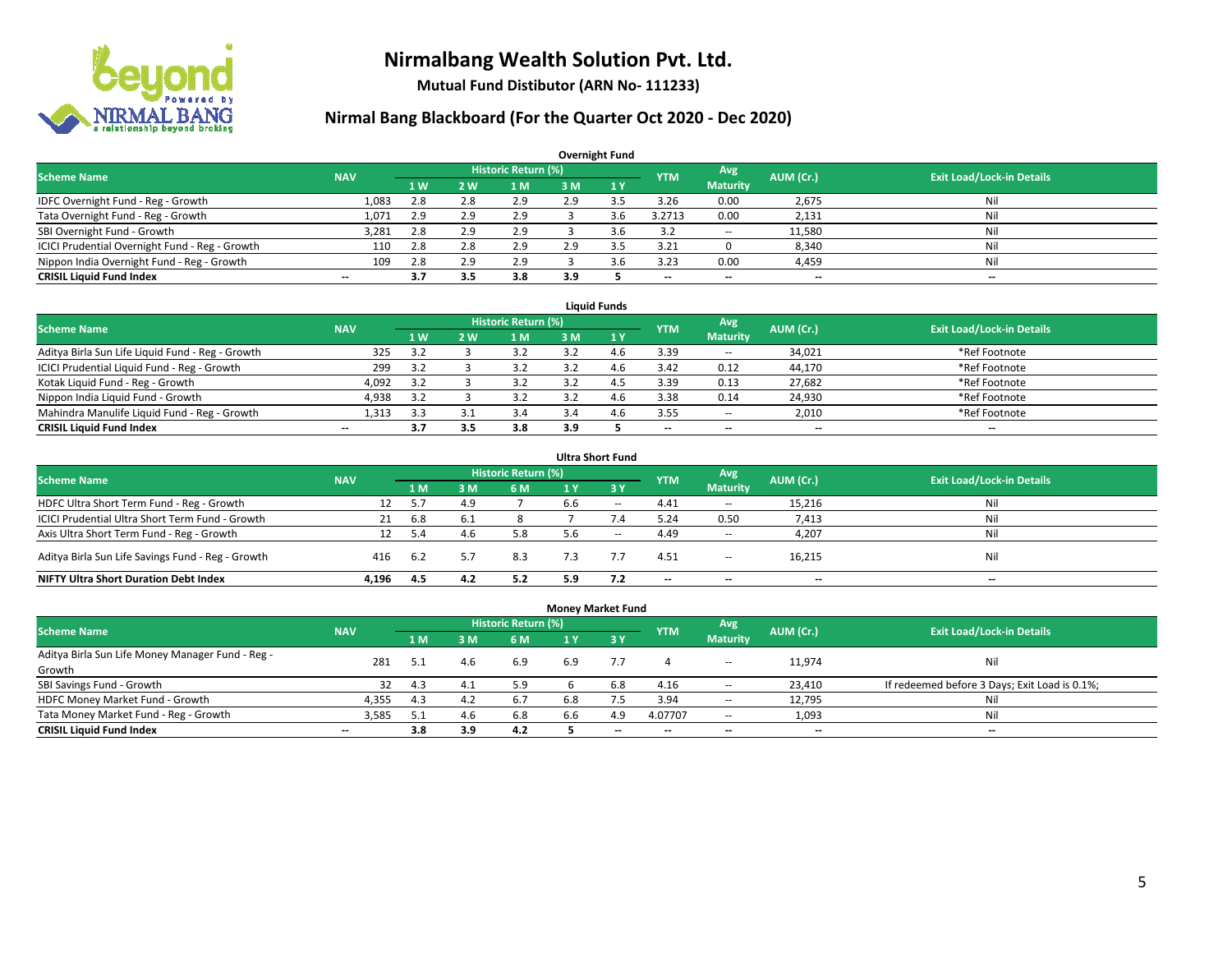

**Mutual Fund Distibutor (ARN No- 111233)**

| <b>Short Term Fund</b>                           |            |    |      |     |                     |      |     |            |                 |           |                                  |  |  |  |
|--------------------------------------------------|------------|----|------|-----|---------------------|------|-----|------------|-----------------|-----------|----------------------------------|--|--|--|
| <b>Scheme Name</b>                               | <b>NAV</b> |    |      |     | Historic Return (%) |      |     | <b>YTM</b> | Avg             | AUM (Cr.) | <b>Exit Load/Lock-in Details</b> |  |  |  |
|                                                  |            |    | 1 M  | 3 M | 6 M                 | 1 Y  |     |            | <b>Maturity</b> |           |                                  |  |  |  |
| HDFC Short Term Debt Fund - Growth               |            | 24 | 15.3 | 70  | 13.3                |      | 8.9 | 6.22       | $\sim$          | 15.462    | Nil                              |  |  |  |
| Nippon India Short Term Fund - Growth            |            | 40 | 13.6 |     | 10.6                | റാ   |     | 5.61       | 2.67            | 8,637     | Nil                              |  |  |  |
| <b>ICICI Prudential Short Term Fund - Growth</b> |            | 45 | 16.0 | 7.b | 12.6                | 10.6 | 8.3 | 5.83       | 3.97            | 18,946    | Nil                              |  |  |  |

| <b>Low Duration Fund</b>                     |            |     |     |                      |     |  |            |                          |           |                                  |  |  |  |
|----------------------------------------------|------------|-----|-----|----------------------|-----|--|------------|--------------------------|-----------|----------------------------------|--|--|--|
| <b>Scheme Name</b>                           | <b>NAV</b> |     |     | Historic Return (%)' |     |  | <b>YTM</b> | Avg                      | AUM (Cr.) | <b>Exit Load/Lock-in Details</b> |  |  |  |
|                                              |            | 1 M | ١M  | 6 M                  |     |  |            | <b>Maturity</b>          |           |                                  |  |  |  |
| <b>HDFC Low Duration Fund - Growth</b>       | 44         | 8.5 | 6.8 | 9.9                  |     |  | 5.36       | $\overline{\phantom{a}}$ | 20.984    | Nil                              |  |  |  |
| ICICI Prudential Savings Fund - Reg - Growth | 410        | 8.5 | .b. | 10.2                 | 8.3 |  | 4.94       | 1.76                     | 19,922    | Nil                              |  |  |  |
| Kotak Low Duration Fund - Std - Growth       | 2,598      | 8.4 |     | 10.4                 | Ωû  |  |            | 1.25                     | 8.418     | Nil                              |  |  |  |

| <b>Banking &amp; PSU Bond Funds</b>                 |            |    |      |     |                     |      |     |            |                          |           |                                  |  |  |
|-----------------------------------------------------|------------|----|------|-----|---------------------|------|-----|------------|--------------------------|-----------|----------------------------------|--|--|
| <b>Scheme Name</b>                                  | <b>NAV</b> |    |      |     | Historic Return (%) |      |     | <b>YTM</b> | Avg                      | AUM (Cr.) | <b>Exit Load/Lock-in Details</b> |  |  |
|                                                     |            |    | 1 M  |     | 6 M                 |      |     |            | <b>Maturity</b>          |           |                                  |  |  |
| HDFC Banking and PSU Debt Fund - Reg - Growth       |            | 18 | 16.2 |     | 12.9                | 10.5 |     | 6.07       | $\overline{\phantom{a}}$ | 10,156    | Nil                              |  |  |
| Kotak Banking and PSU Debt Fund - Reg - Growth      |            | 50 | 17.7 | 6.9 |                     | 10.5 | 8.9 | 5.83       | 3.87                     | 9,277     | Nil                              |  |  |
| Nippon India Banking & PSU Debt Fund - Reg - Growth |            | 16 | 15.6 |     | 11.8                | 10.7 |     | 5.17       | 3.45                     | 6,429     | Nil                              |  |  |

| <b>Corporate Bond Funds</b>                         |            |      |     |                            |      |        |            |                          |           |                                  |  |  |  |  |
|-----------------------------------------------------|------------|------|-----|----------------------------|------|--------|------------|--------------------------|-----------|----------------------------------|--|--|--|--|
| <b>Scheme Name</b>                                  | <b>NAV</b> |      |     | <b>Historic Return (%)</b> |      |        | <b>YTM</b> | Avg                      | AUM (Cr.) | <b>Exit Load/Lock-in Details</b> |  |  |  |  |
|                                                     |            | 1 M  | 3 M | 6 M                        | 1 Y  | $Z_3V$ |            | <b>Maturity</b>          |           |                                  |  |  |  |  |
| ICICI Prudential Corporate Bond Fund - Reg - Growth | 22         | 15.9 | 6.9 | 12.2                       | 10.6 | 8.6    | 5.4        | 4.09                     | 15,201    | Nil                              |  |  |  |  |
| IDFC Corporate Bond Fund - Reg - Growth             | 15.        | 19.1 | 6.8 | 13.5                       | 11.3 | 8.4    | 5.63       | 3.42                     | 18,236    | Nil                              |  |  |  |  |
| HDFC Corporate Bond Fund - Growth                   | 25         | 17.4 |     | 12.9                       | 11.6 |        | 5.76       | $\overline{\phantom{a}}$ | 23,494    | Nil                              |  |  |  |  |
| Kotak Corporate Bond Fund - Std - Growth            | 2,869      | 14.0 | 7.4 | 11.6                       |      |        | 5.36       | 2.27                     | 5,171     | Nil                              |  |  |  |  |

|                                                   |            |     |      |      |      |                            | <b>Credit Risk Fund</b> |            |                 |           |                                                                   |
|---------------------------------------------------|------------|-----|------|------|------|----------------------------|-------------------------|------------|-----------------|-----------|-------------------------------------------------------------------|
| <b>Scheme Name</b>                                | <b>NAV</b> |     |      |      |      | <b>Historic Return (%)</b> |                         |            | Avg             | AUM (Cr.) | <b>Exit Load/Lock-in Details</b>                                  |
|                                                   |            |     | 1 M  | 8 M  | 6 M  | 1 Y                        | 3Y                      | <b>YTM</b> | <b>Maturity</b> |           |                                                                   |
| <b>ICICI Prudential Credit Risk Fund - Growth</b> |            | 23. | 15.7 | 9.6  | 12.8 | 10.2                       | 8.3                     | 8.63       | 3.01            | 6,563     | If redeemed before 1 Year; Exit Load is 1%;                       |
| HDFC Credit Risk Debt Fund - Reg - Growth         |            | 18  | 24.5 | 12.5 | 16.6 | 10.4                       |                         | 9.59       | $\sim$          | 6,336     | If redeemed before 12 Month; Exit Load is 1%; If redeemed bet. 12 |
|                                                   |            |     |      |      |      |                            |                         |            |                 |           | Month to 18 Month; Exit Load is 0.5%;                             |
| SBI Credit Risk Fund - Growth                     |            |     |      |      |      |                            |                         |            |                 |           | If redeemed before 12 Month; Exit Load is 3%; If redeemed bet. 12 |
|                                                   |            | 34  | 18.6 | 11.2 | 14   | 9.1                        |                         | 7.89       | $\sim$          | 3.714     | Month to 24 Month; Exit Load is 1.5%; If redeemed bet. 24 Month   |
|                                                   |            |     |      |      |      |                            |                         |            |                 |           | to 36 Month; Exit Load is 0.75%;                                  |